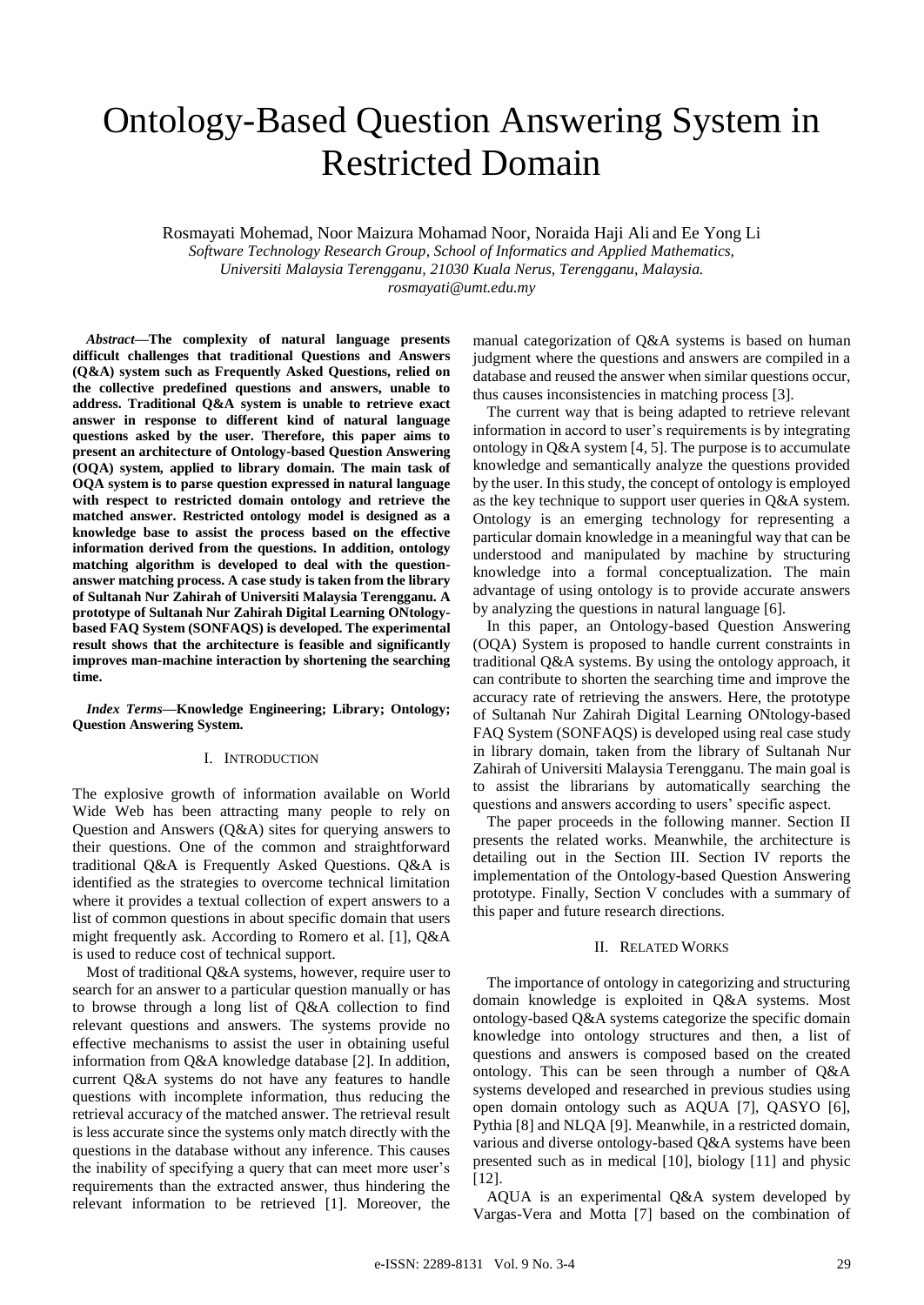natural language processing, ontology, logic and information retrieval techniques. The system has been tested to answer questions about academic people and organizations. Here, ontology is used to formulate the natural language query in the ontological structures. In addition, most similar Q&A system has been proposed by Moussa and Abdel-Kader [6], namely QASYO where it used YAGO ontology as the background knowledge.

Meanwhile, Pythia is an ontology-based Q&A system provided by Unger and Cimiano [8]. It is able to parse constructed complex natural language questions and then can subsequently translate into formal queries with respect to a grammar that has been composed in the ontology. NLQA is another Q&A system that has been proposed by Athira et al. [9]. Natural language technique was used to analyze a single complex question using both syntactic and semantic methods and decompose it into a set of less complex queries using ontology and morphological expansions.

These ontology-based Q&A systems highlight the essential role of ontology to improve the retrieval accuracy of the answers based on the questions asked in either in open domain or restricted domain. In order to realize the implementation of ontology-based Q&A system, it also involves natural language processing and information retrieval technologies. However, as far as we are concerned, none of the previous researches provide a conceptual architecture to serve as a comprehensive guideline for building the ontology-based Q&A system in library domain.

# III. ARCHITECTURE OF ONTOLOGY-BASED QUESTION ANSWERING SYSTEM

An architecture of Ontology-based Question Answering (OQA) system is proposed as the main guideline in designing OQA system for retrieving short answer using natural language query in a specific domain, composed in the ontology. Figure 1 shows the OQA architecture. The proposed architecture is focused on natural language questions.

This section describes in detail the components of the OQA architecture. It is characterized by the three following essential components; the question parsing, the ontology building and the ontology matching. These three components are the mechanisms to retrieve the relevant answer from natural language question asked. Each component of the architecture is fully elaborated in the subsequent subsections.

# *A. Question Parsing*

The first component of OQA architecture is the question parsing, in which the natural language question is resolved into logical syntactic form. The component performs three processes; tokenizing, removing stop word and stemming. An indicator list that consists of stop words is provided for this component to assist parsing process. String tokenizing and Porter Stemmer algorithms are adopted in this component. The reason this component is necessary is to reduce the high dimensionality problem of processing natural language questions. With this component, any irrelevant words are removed. The outcome resulting from this component is parsed question that has been stored as a set of tokens.



Figure 1: Architecture of Ontology-based Question Answering (OQA) System

String tokenizing algorithm is employed to tokenize the input question by splitting up the sentence into words and removing whitespace between each word. Figure 2 depicts the excerpt of string tokenizing algorithm. A set of tokenized words then is used as input for the next process, which is removing the stop word. Here, the tokenized words are compared with the stop words list. Any tokenized word that is matched with the stop words list is removed from the tokenized words. Figure 3 describes the details of stop word removal algorithm.

- 1. Read input question
- 2. Call StringTokenizer class
- 3. Split question into token
- 4. Remove whitespace token
- 5. Write the extracted token into new file
- 6. Check is there any other token
- 7. If yes, write the other token into next line
- If no, end

Figure 2: String Tokenizing Algorithm.

- 1. Read extracted token
- 2. Compare the token with stop word list
- 3. If match, ignore and proceed to the next token
- 4. If not match, write the token word into new text file
- 5. Repeat step 2-4 for the next token
- 6. End

## Figure 3: Stop Word Removal Algorithm

The last process in the question parsing component is stemming. Here, Porter Stemming algorithm as proposed by Hooper and Paice [13] is applied. Figure 4 shows the excerpt of Porter Stemming algorithm. There is a suffix rule lies inside the algorithm. If the tokenized word extracted from the previous process matches to a suffix rule, the word is then tested with the conditions that lie inside the rule. Once the condition passed and accepted, the suffix is removed, and the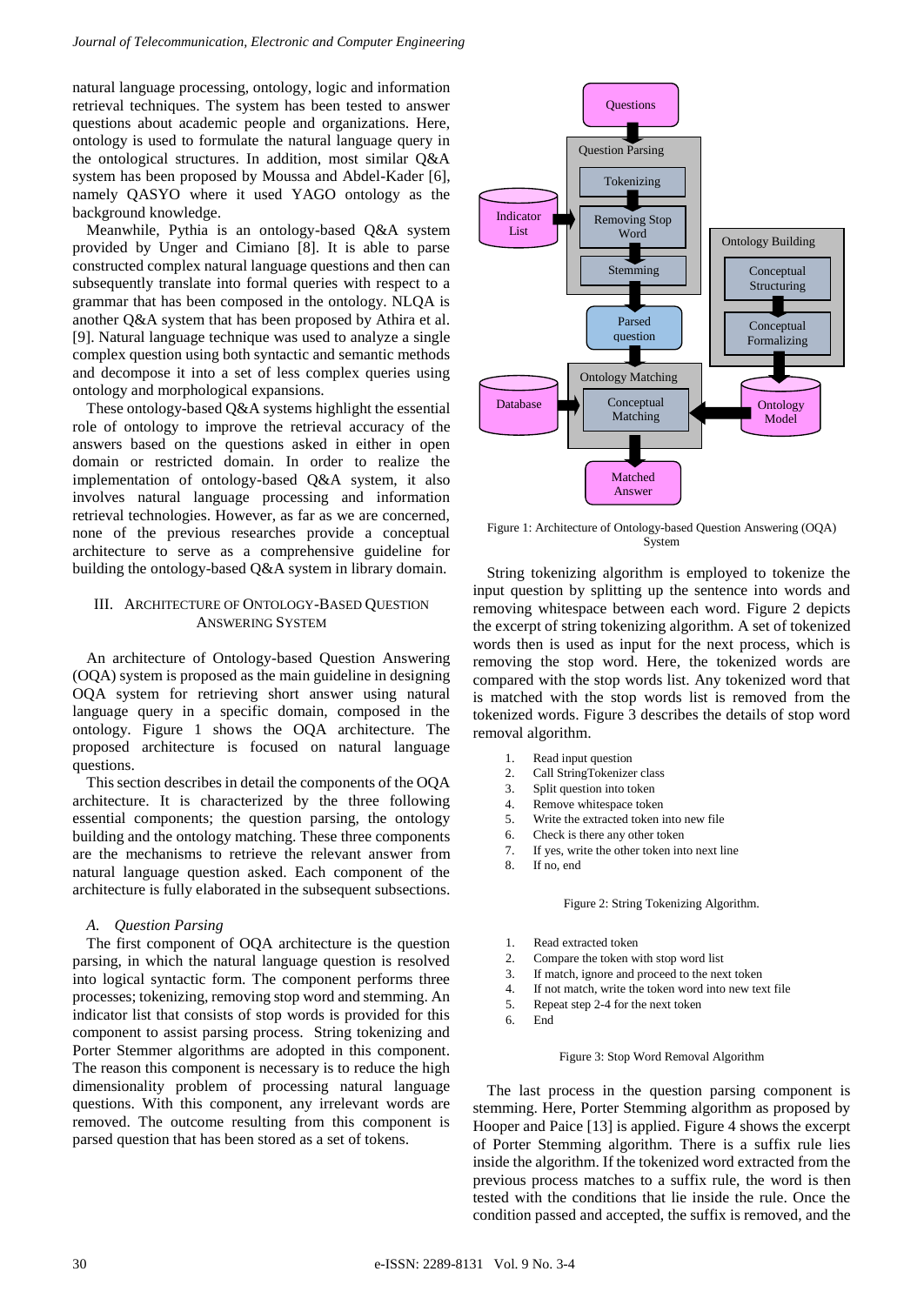word is passed to the next step to test with other suffix rules.

- 1. Read the extracted token and store into an array 2. Call and pass the array value to the stem class
- 2. Call and pass the array value to the stem class<br>3. Go through the first rule of the Porter Stemme
- 3. Go through the first rule of the Porter Stemmer
- 4. Match the word with the rule<br>5. If match, test the word with the
- 5. If match, test the word with the conditions in the rule<br>6. If condition passed, remove the suffix
- 6. If condition passed, remove the suffix<br>
7 Proceed to the next rule
- Proceed to the next rule
- 8. Repeat step 4-7 for the second<br>9. Write the stemmed word into r Write the stemmed word into new file
- 10. End

#### Figure 4: Porter Stemming Algorithm.

#### *B. Ontology Building*

The second component of the architecture deals with the ontology building. The outcome of this component is a list of concepts and properties formalized in an ontology model. The model is required to support conceptual matching. The ontology building component consists of two main processes; conceptual structuring and conceptual formalizing.

Conceptual structuring process is intended to organize and structure the knowledge acquired from domain experts of a particular domain into a list of concepts during knowledge acquisition activity. List of keywords are identified based on predetermined questions and answers obtained from the domain experts. Once a list of keywords is built, these keywords are then transformed into formalized model through conceptual formalizing. Here, ontology model can be formalized using existing ontology tools such as Protégé, TopBraid Composer and others.

## *C. Ontology Matching*

The architecture's third component is the ontology matching to detect matched answers based on parsed queries and ontology model through the conceptual matching process. Java Regex API is used as the method for conceptual matching. Regex stands for Regular Expressions is the way to describe a set of strings based on the common characteristics shared by other string in the set [14]. Here, Pattern and Matcher classes are used. A Pattern object is a compiled representation of a regular expression or text while a Matcher object is the engine that interprets the pattern and performs matching operation against a string of input text. Figure 5 explains the details algorithm for conceptual matching.

- 1. Connect to database
- 2. Retrieve all elements from database and store into an array
- 3. Create empty ontology model
- 4. Read ontology file into the empty model
- 5. Store subclasses in the ontology model into an array
- 6. Compile the subclass as the pattern for matching
- 7. Read the keywords and store in an array 8. Match each keyword with the pattern created in step 6
- 9. If match,
- a. store subclass of the matched keyword
- b. store the instances of the subclass
- 10. Match the instances with retrieved elements
- 11. If match, retrieve the questions and answers of the matched
- instance
- 12. End

#### Figure 5: Conceptual Matching Algorithm

First, an empty model is created using Jena library together with Java Programming Language to model the ontology created. During this step, the classes in the ontology model are listed out and saved as a text file for matching purpose later.

Then, by using the Pattern and Matcher class in the Java Regex library, the stemmed keyword file is then read and matched by matching the stemmed keywords with the class file created earlier. If there is any match found, the matched class is further extracted again to retrieve any subclass of the matched class.

Next, the retrieved subclasses are matched with the keyword list to find any possible keyword matched, and if there is any matched, the instances of the matched subclass are listed out. Instances here are the answers for each respective class and the subclass. Then, the instances are saved in a text file. After the concept or keywords had been matched with the ontology model, the answers that matched with the concepts or keywords are then extracted from the database.

## IV. ONTOLOGY-BASED QUESTION ANSWERING PROTOTYPE

This section discusses a prototype that has been developed based on the of Ontology-Based Question Answering architecture proposed. A prototype of Sultanah Nur Zahirah Digital Learning ONtology-based FAQ System (SONFAQS) is tested using a real case study in library domain, taken from the library of Sultanah Nur Zahirah of Universiti Malaysia Terengganu.

## *A. Library Ontology Model*

Library ontology model is the resulting outcome of ontology building. Here, a group of domain experts, consisting of librarians is identified to assist in conceptual structuring process. List of frequently-asked questions and possible answers are analyzed with the help of librarians. There are five main activities that need to be completed during conceptual structuring; building glossary of terms, building concept taxonomies, building ad hoc binary relation, building concept dictionary, and defining in details the ad hoc binary relations, instance attributes, class attributes and constant that are identified in the concept dictionary. Figure 6 depicts the semantic network of the relationship between concepts in library ontology model.

Conceptual formalizing involves the construction of library ontology model using the TopBraid Composer (TBC). Based on each question and the answer respectively, the main keywords that can represent the question and answer is analyzed and generated. Then, the keywords are used to construct the subclasses, instances, and relationship or socalled properties in the ontology.

## *B. SONFAQS prototype*

SONFAQS prototype is developed using Java Server Pages (JSP). Figure 7 shows the main interface of the prototype. Here, the user is allowed to input any natural language question on library domain, i.e., "*How to return book via book drop?".* Then, the question is being passed through the question parsing engine. Firstly, the engine will tokenize, remove any stop words and stem the question in order to identify main keywords to be passed.

Subsequently, the parsed question in the form of keywords will be matched to pre-defined concepts in the library ontology model in order to extract the relevant answer for the particular question asked. If any matched keyword found, the answers and questions that are under the matched keyword are retrieved and displayed. Figure 8 depicts the interface for displaying the answer retrieved from the question asked. The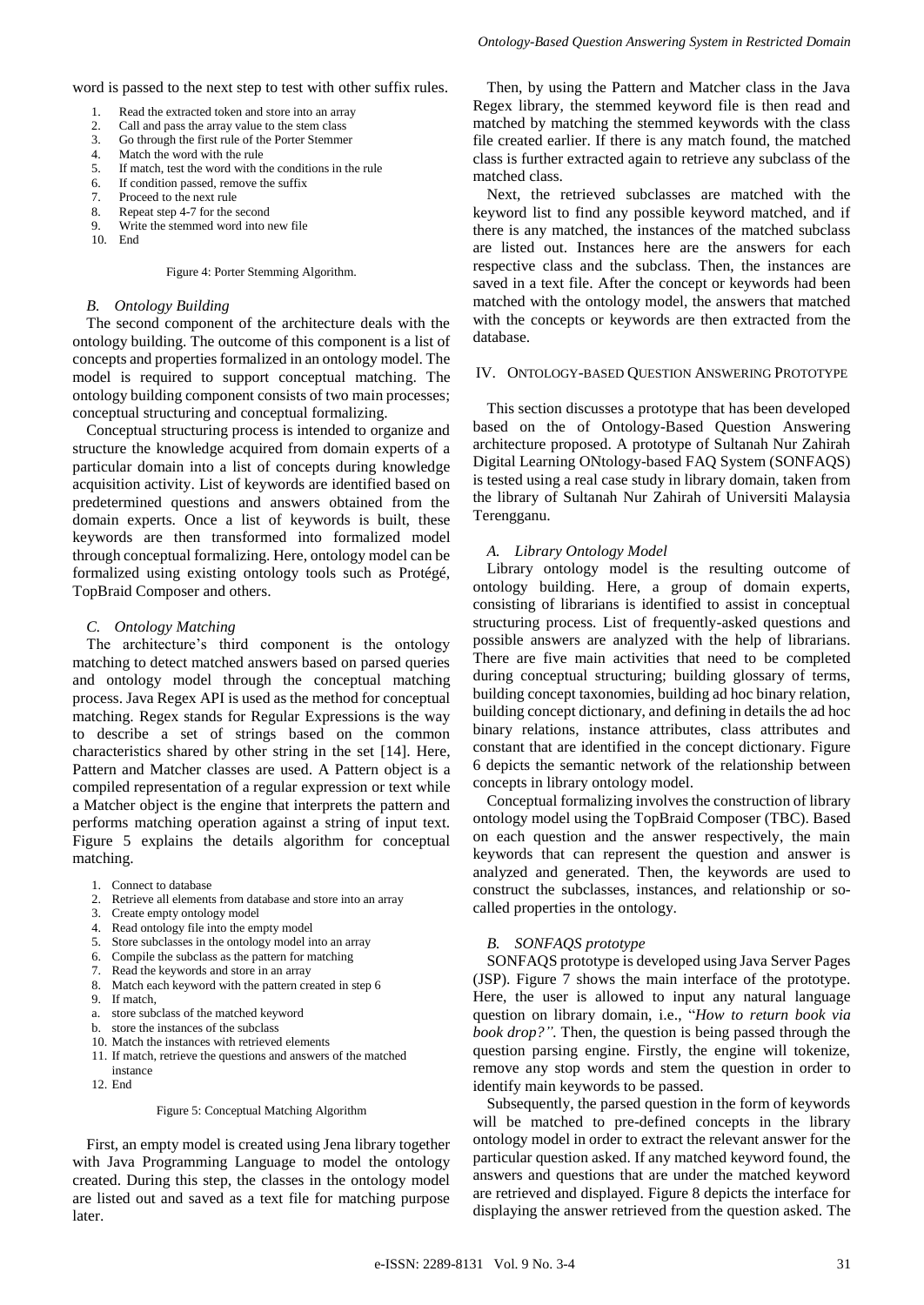# *Journal of Telecommunication, Electronic and Computer Engineering*

result shows that there are two questions and answers that have the same keyword.



Figure 6: Ontology building process using TopBraid Composer



Figure 7: The Main Interface of Sultanah Nur Zahirah Digital Learning ONtology-based FAQ System (SONFAQS).



Figure 8: The Retrieved Questions and Answers